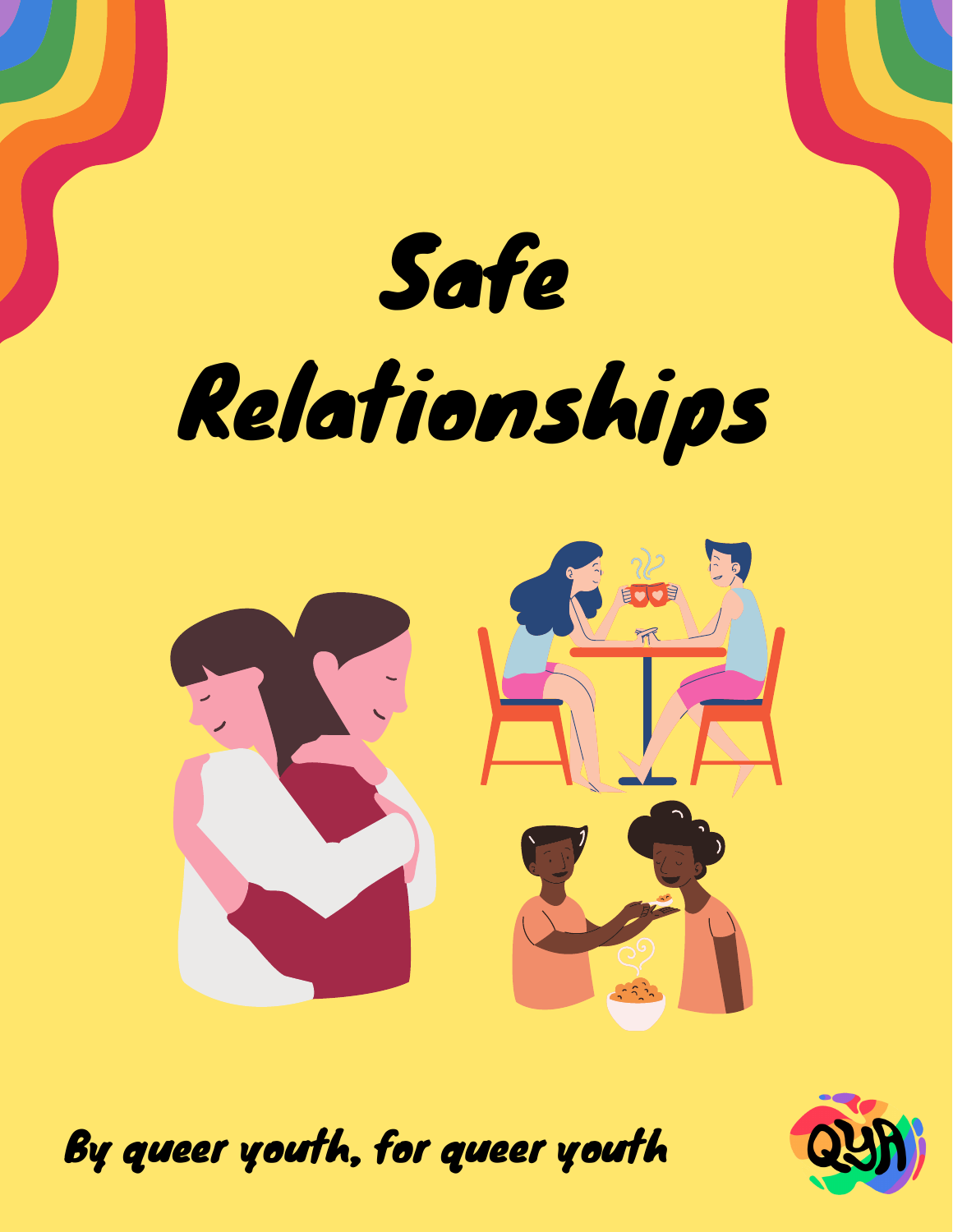# Introduction

Relationships are difficult for everyone, and can be especially vulnerable for queer youth.

To combat this issue, Queer Youth Assemble has created this guide to safe and healthy relationships. It includes sections on communication skills, green flags, red flags, setting boundaries, leaving unsafe relationships, scripts for asking for consent, bringing up past trauma in a relationship, how trauma can affect relationships, and resources for if something happens.

Throughout this guide, relationship will be used to refer to a relationship that is committed and has characteristics of stereotypical dating, though it is applicable to romantic, queerplatonic, and platonic relationships.

**This guide will cover triggering content such as: emotional abuse, grooming, sexual exploitation, domestic violence, sexual assault, and suicide mention**.

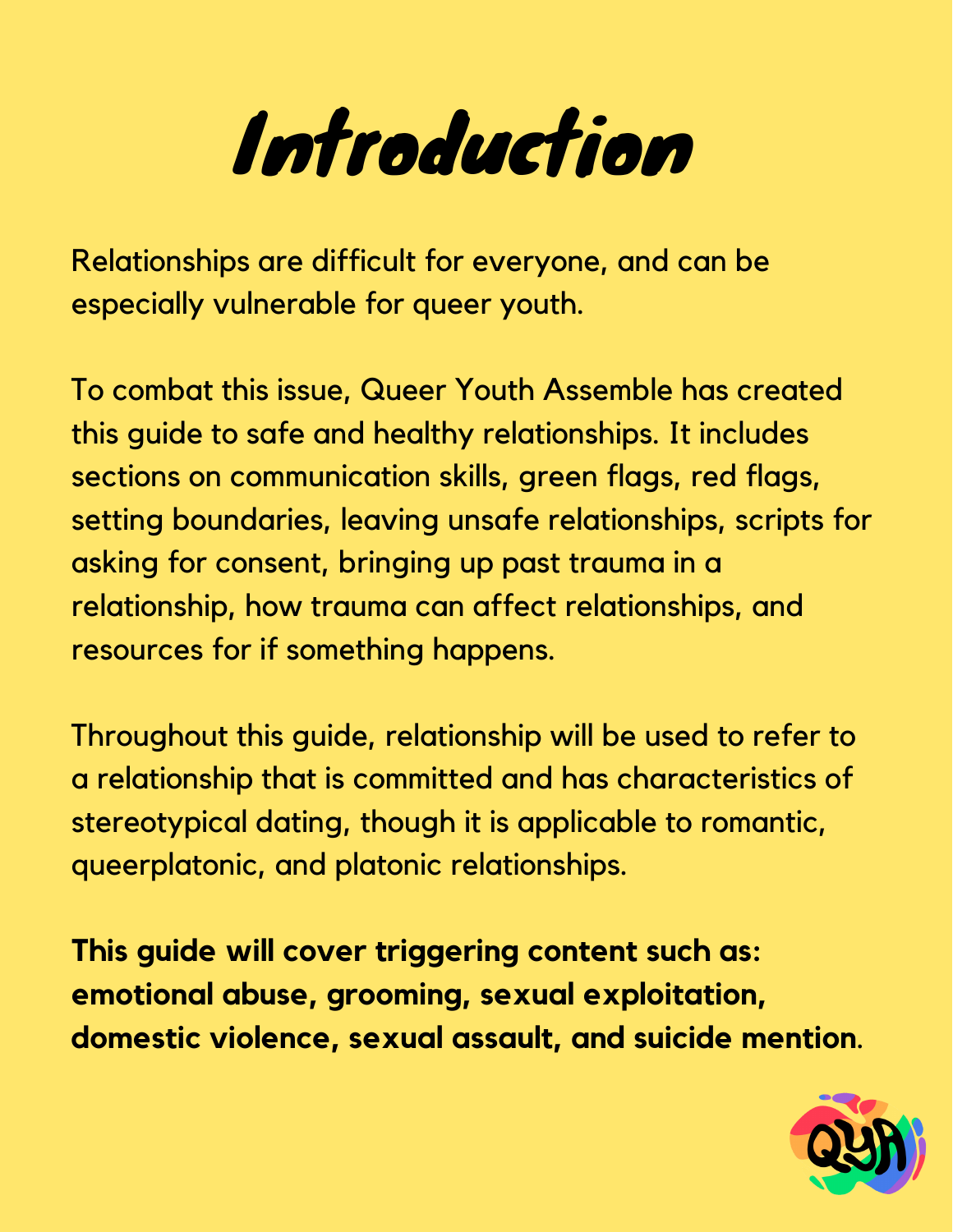### Communication Skills

#### **Effective Communication Script:**

- Describe the situation objectively. This means using facts to avoid opinion and interpretation. The goal is to ensure all parties are on the same page.
- Let others know how a situation affects you through clear language rather than waiting for them to infer. "I feel (x) because (x)."
- Say what you mean- for example, don't say: "Oh, well, I don't know if I can or cannot cook tonight." Try saying: "I won't be able to, due to working late."
- Consider how the other person may or may not interpret body language, including posture, proximity, eye contact, and more.
- Acknowledge good responses. This could look like a simple smile or "thank you".
- Understand that every situation can't yield your ideal response; be open to negotiation, without breaking yours or others' boundaries.

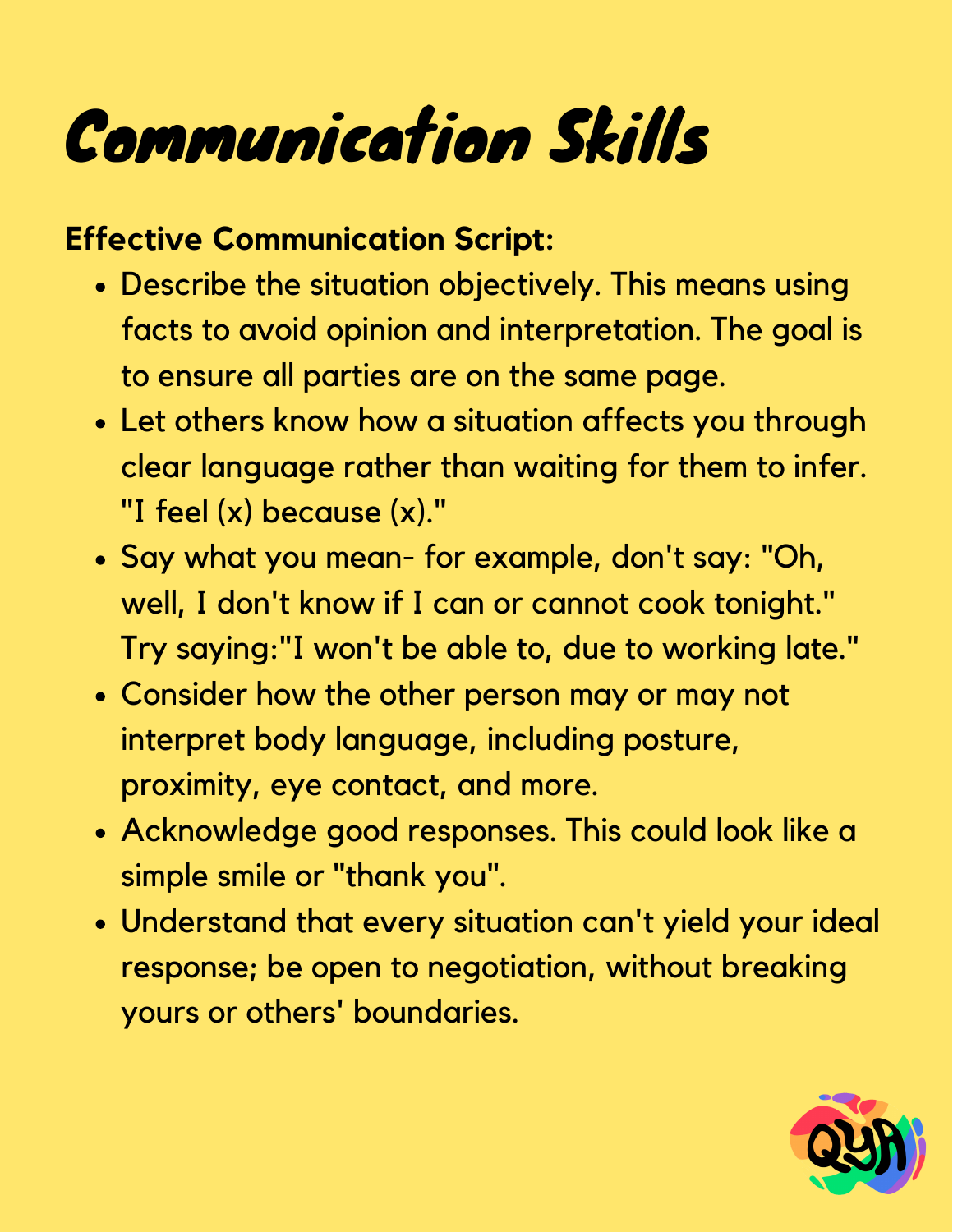### Communication Skills

#### **Listening Skills:**

- Practice reciprocal and active listening, holding space for you and others' to advocate and share.
- Try to validate people's needs, feelings, and wants.
- If you hear someone you disagree with, articulate that disagreement as respectfully and concisely as you think is appropriate.
- Avoid telling people what they are experiencing.
- If there seems to be a misunderstanding, clarify without making assumptions or projecting.

#### **Listening Skills Script:**

- "I hear you saying (x), is that correct?"
- "It seems like you're feeling (x), is there any way I can help you deal with this or alter my behavior to avoid this situation in the future?"
- "I heard you're struggling with (x), but this is also an important boundary for me. Can we try and find a compromise that meets both our needs?"

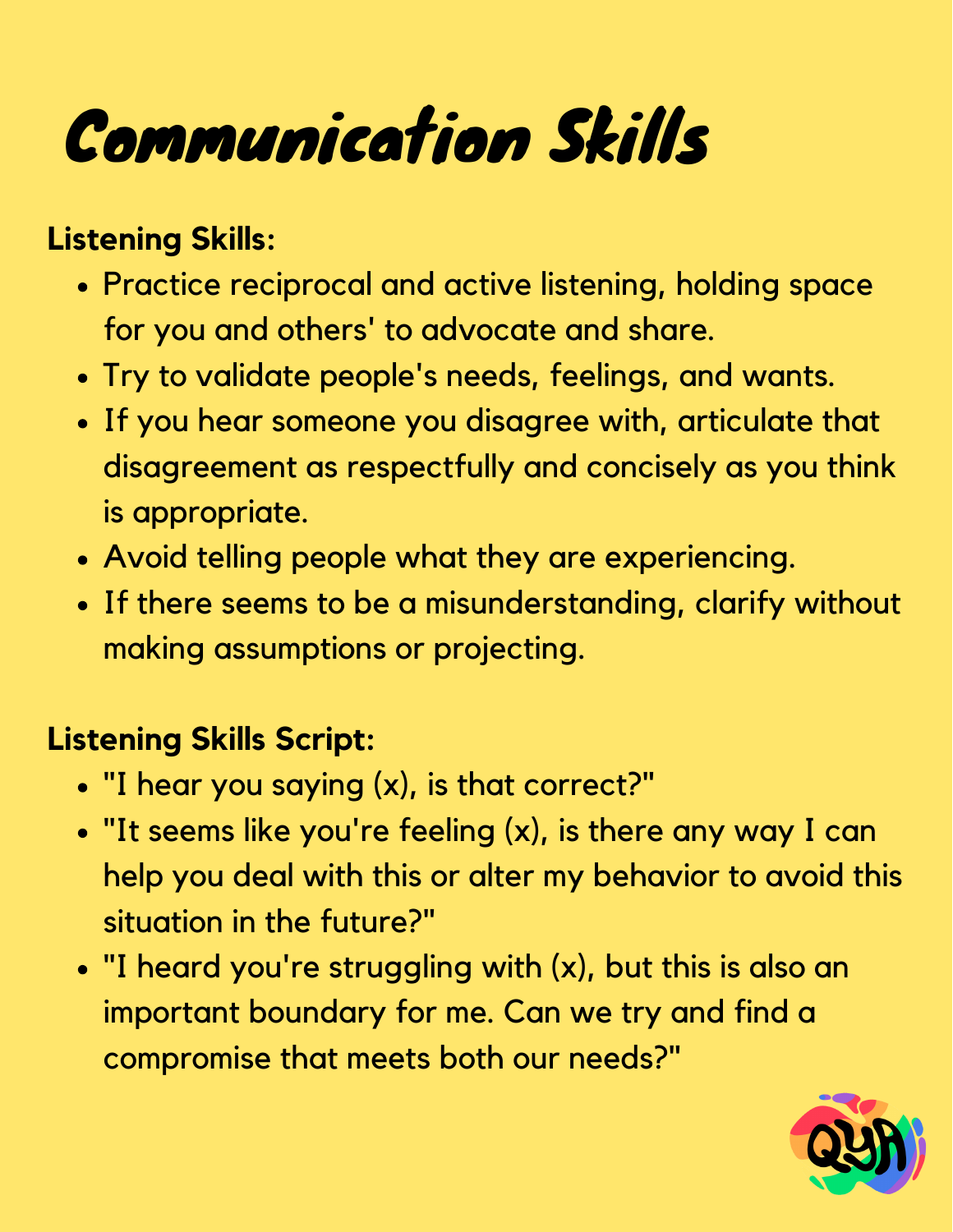### Green Flags

**"Green Flags" are positive traits or behaviors people can show.**

- Able to discuss feelings and self-advocate
- Can both set and respect others' boundaries
- Able to be emotionally self-reliant
- Reveals vulnerable information gradually and appropriately
- Doesn't put you into compromising, vulnerable, or unsafe situations
- Has other healthy, communicative, and sustained relationships
- Can balance need for control with flexibility
- Able to express fears and vulnerabilities
- Reliable, or communicative about fluctuating reliability
- Listens and affirms others' feelings and needs
- Can take gentle constructive feedback, accept responsibility, and apologize
- Is willing to work through conflicts

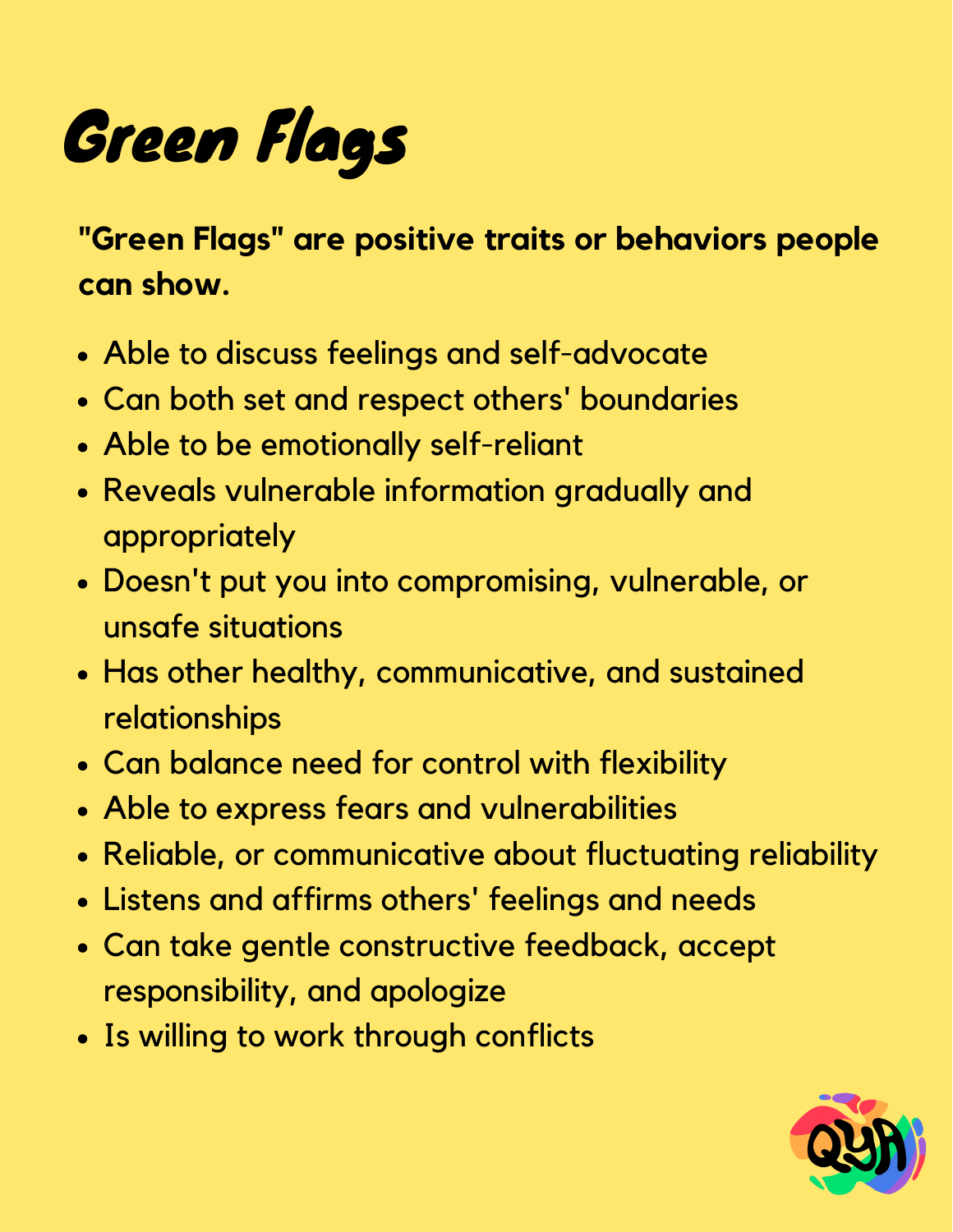**TW: emotional abuse, grooming. Red flags are traits that may indicate that you are in an unsafe relationship, or participating in unhealthy behaviors**.

#### **Emotional abuse:**

- **Humiliation, negating, criticizing**
	- name-calling, character assassination, yelling, dismissiveness, patronizing, embarrassment, belittling, putting down, insulting, intentional aggravation

#### **Control and shame**

threatening, monitoring location and activities, digital monitoring, gaslighting (what is [gaslighting?\),](https://www.vox.com/first-person/2018/12/19/18140830/gaslighting-relationships-politics-explained) making decisions on your behalf, manipulation, shaming you for mistakes, being aggressively demanding, having outbursts to control you, being unpredictable to the point of harm, walking out on you, shutting down during disagreement to disallow you from selfadvocating.

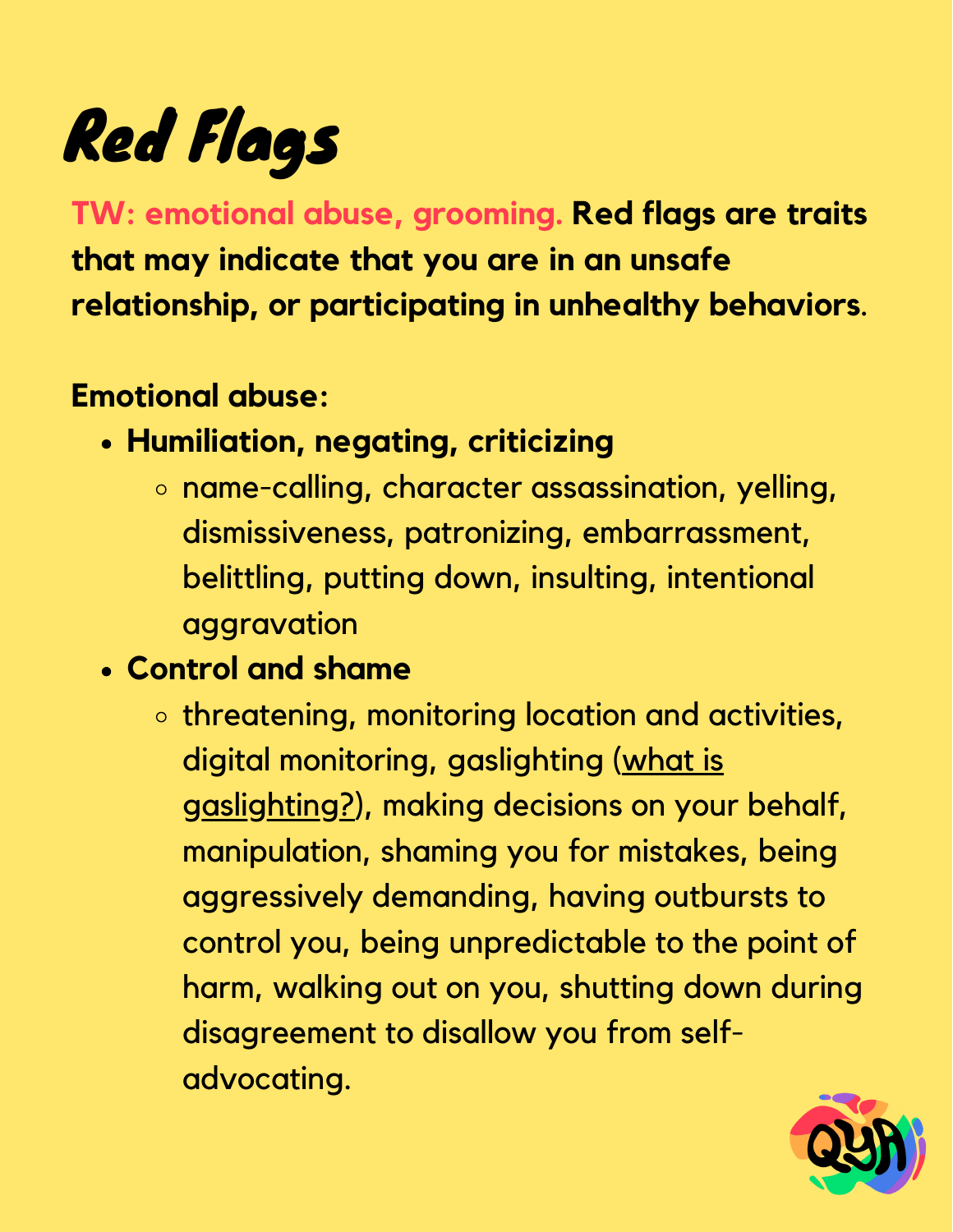#### **Accusation, blame, denial**

o jealousy, guilting you (by comparison to themselves, "look how much I do" , "you caused this, you must fix it in x way"), setting unrealistic expectations, blaming you to a point of excess, denying or refusing to listen when you call out hurtful behavior, trivializing your feelings and pain, blaming you for their problems.

#### **Emotional neglect and isolation**

dehumanizing you, keeping you away from friends/family/social situations, invalidating your needs/boundaries/feelings/pain, trying to come between you and your other relationships, silent treatment, withholding affection, shutting down communication, attempting to persuade others to do the aforementioned with them, denying you physical or emotional support, persistent interrupting.

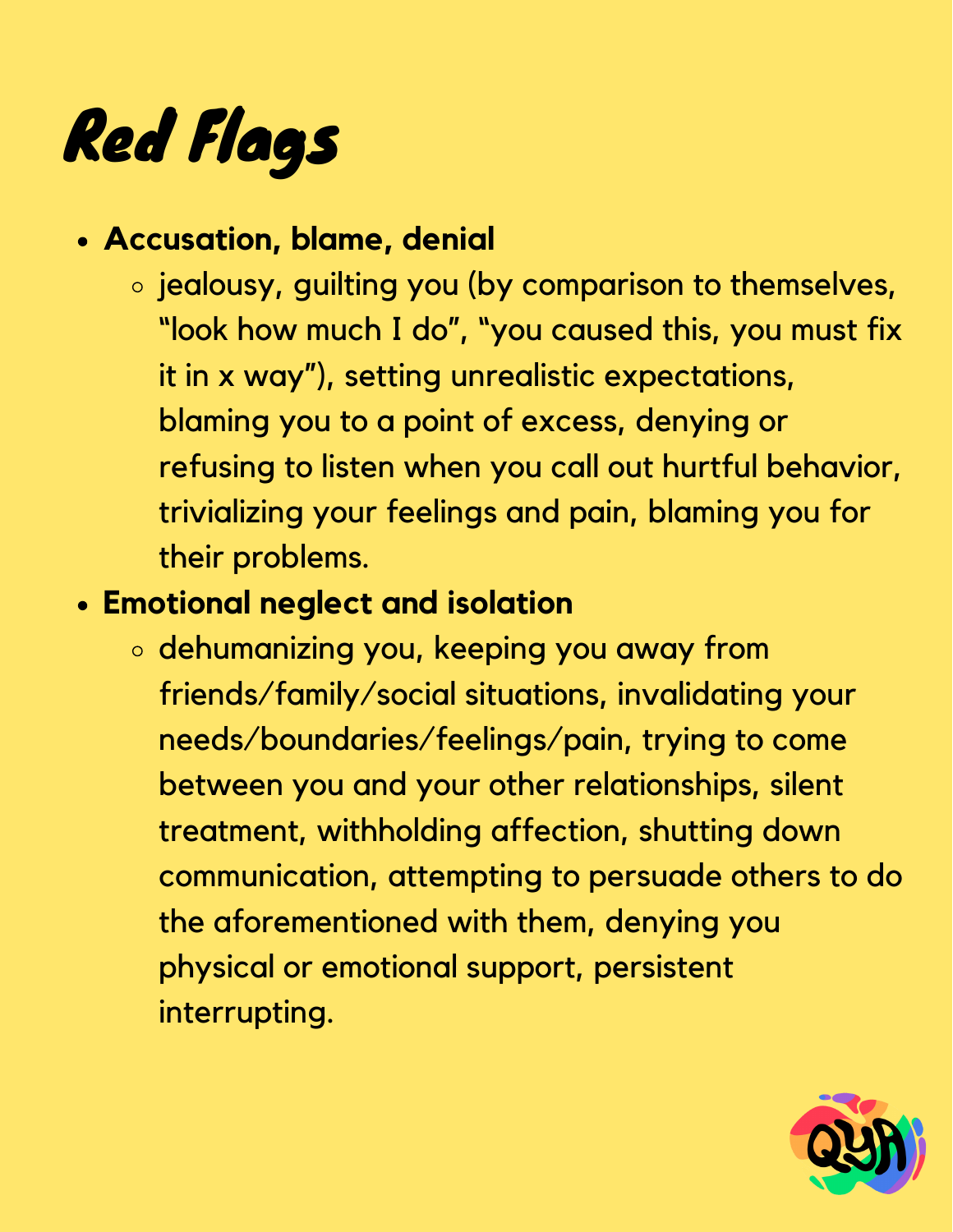#### **Grooming warning signs:**

- Grooming can occur online or in person, and typically comes from someone already close to the victim, such as a family member, coach, or teacher
- Pattern of grooming: selection of victim, isolation of victim so that they become close to the groomer, development of trust through attention/gifts/secrets, desensitization to touch/sexual topics (hugging, wrestling, showing explicit content), attempts to make abuse seem acceptable
- Warning signs for teens: relationship between an adult and teen involving undue secrecy, influence, control, or boundary crossing
- Groomers frequently attempt to also manipulate a broader community to seem trustworthy, making it difficult for community members to notice the abuse and for the victim to recognize that this behavior can come from someone in a high social position

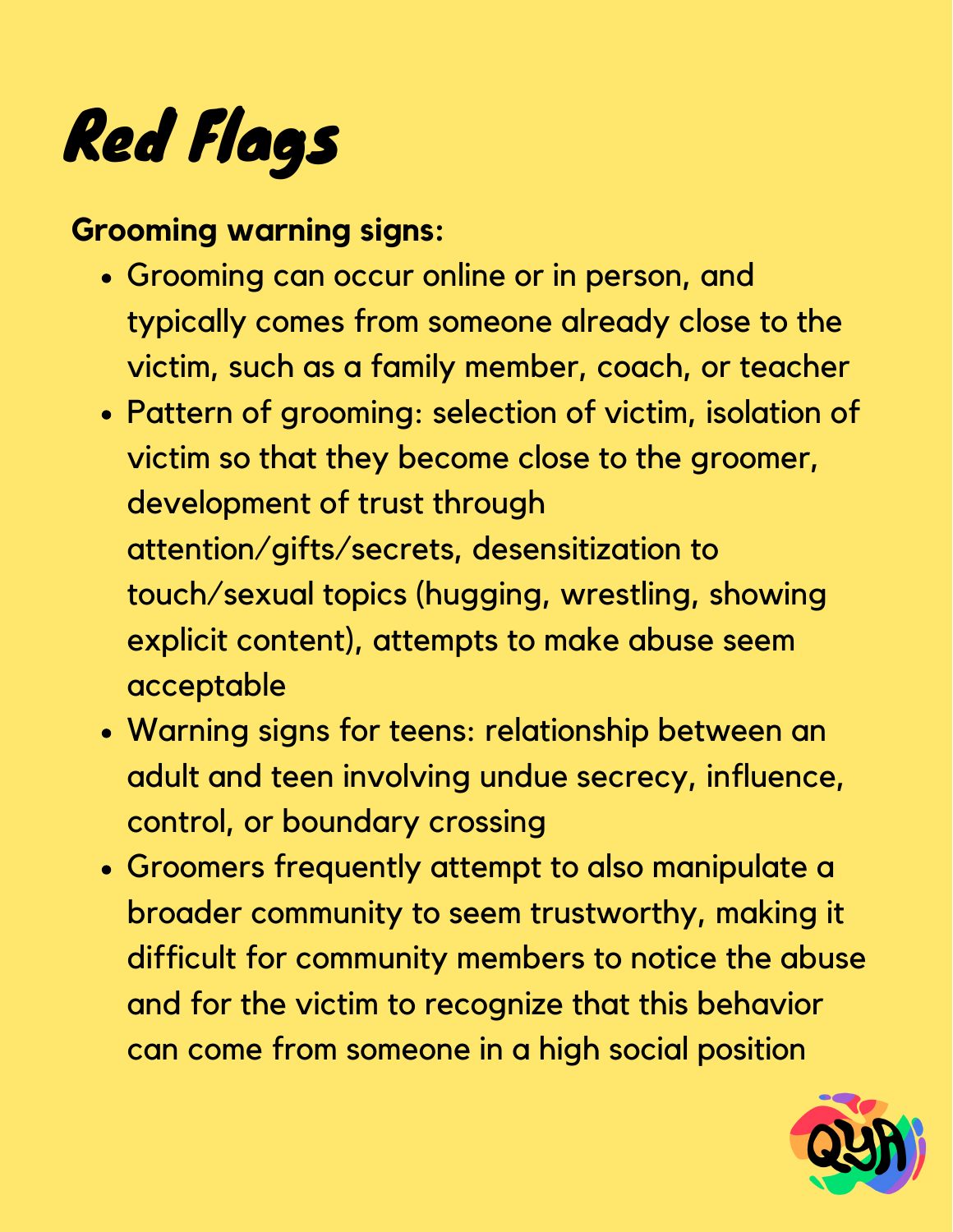- Avoid stranger danger mentality, and instead focus on understanding risks of certain situations and building trust with your community so you can feel comfortable talking about anything that may happen that feels unsafe
- Coercion tactics, frequently used when groomed online
	- "I'll show you if you show me"
	- Offering something in exchange for sexually explicit content
	- o Pretending to work for a modeling agency
	- Developing friendship or relationship dynamic in order to gain trust and exploit an individual
	- Secretly recording photo/video
	- Physical threats to individual or their family
	- Threats to commit suicide or other harm to self
	- **o Threats to post explicit content or conversations**

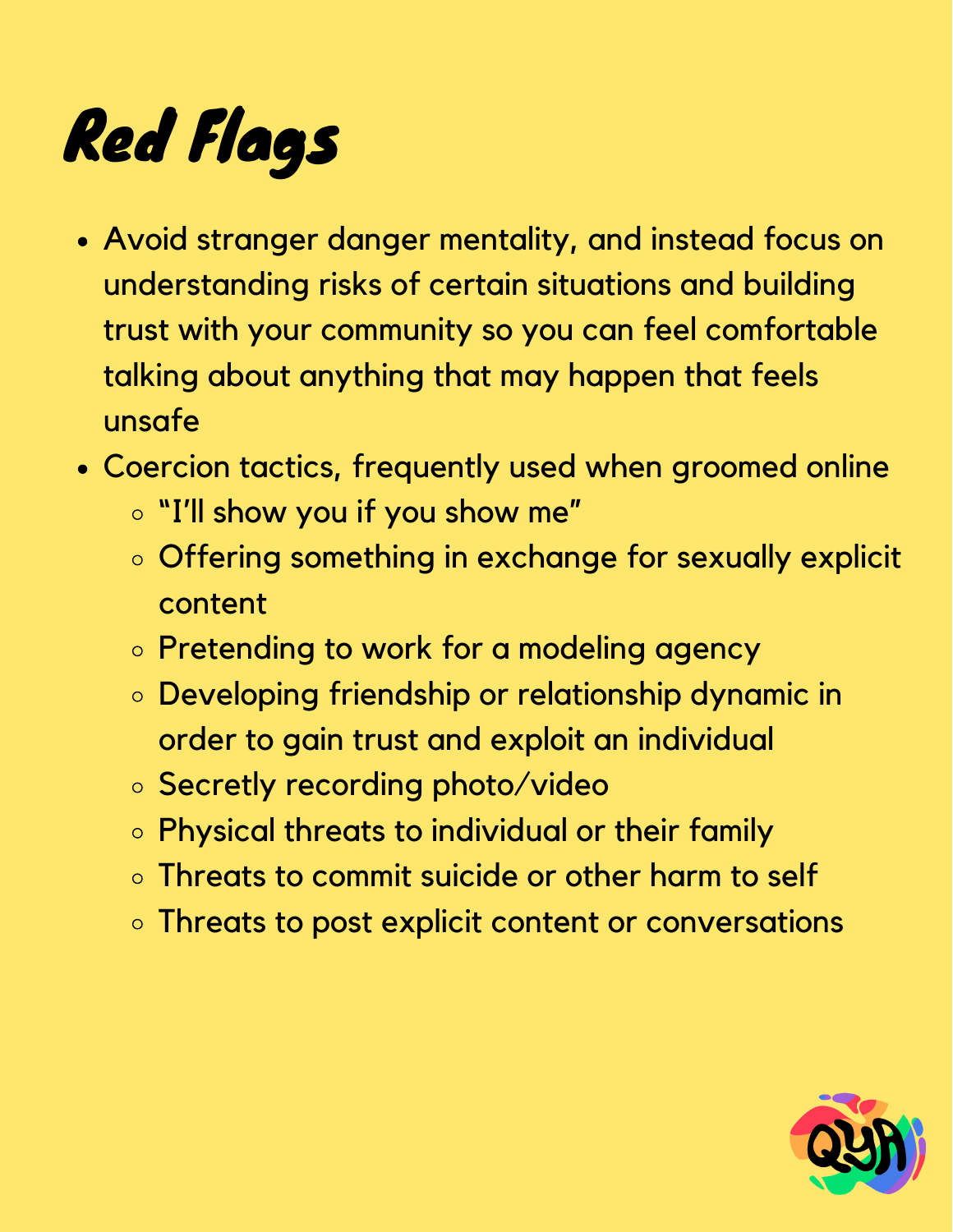## Setting Boundaries

- If possible, try having conversations about physical intimacy beforehand.
- Communicate what you are and are not comfortable or able to do in terms of physicality, and listen to what your partner feels on the matter.
- If you experience fluctuating comfort with physical intimacy, consider having "safe words" that indicate what you are open to at a given moment. For example, "green light" could mean any touch is fine, "yellow light" that cuddling is fine, and "red light" that touch is off-limits.
- Always honor your partners physical boundaries alongside your own.
- You do not need to rationalize or explain any boundaries, physical or otherwise, you might have.
- Never assume consent; ask or establish a system which makes consent abundantly clear.

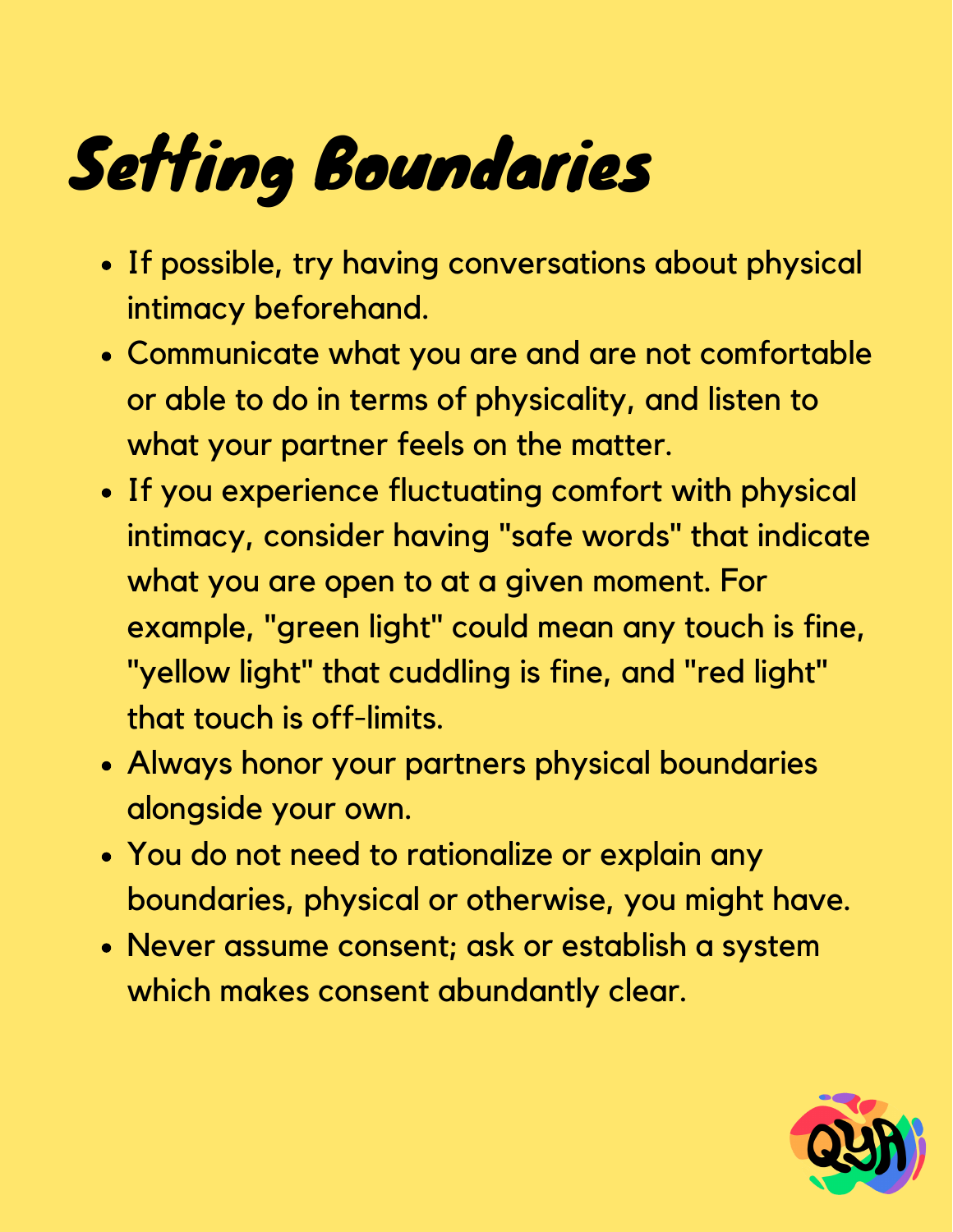### Setting Boundaries

- Remember you can change your mind and boundaries as things progress, and can communicate accordingly.
- If your partner disregards your boundary, or uses manipulative tactics to pressure you, that is a red flag that they are acting unsafely and without consideration for you wants, needs, and comfort.
- You do not owe your partner satisfaction at the expense of your comfort.

#### **Boundary Setting Scripts:**

- "I feel (x) because (x) so I need (x)."
- "Not respecting this will result in (x)."
- "(x) makes me uncomfortable."
- "(x) is not something I am able or willing to do right now"



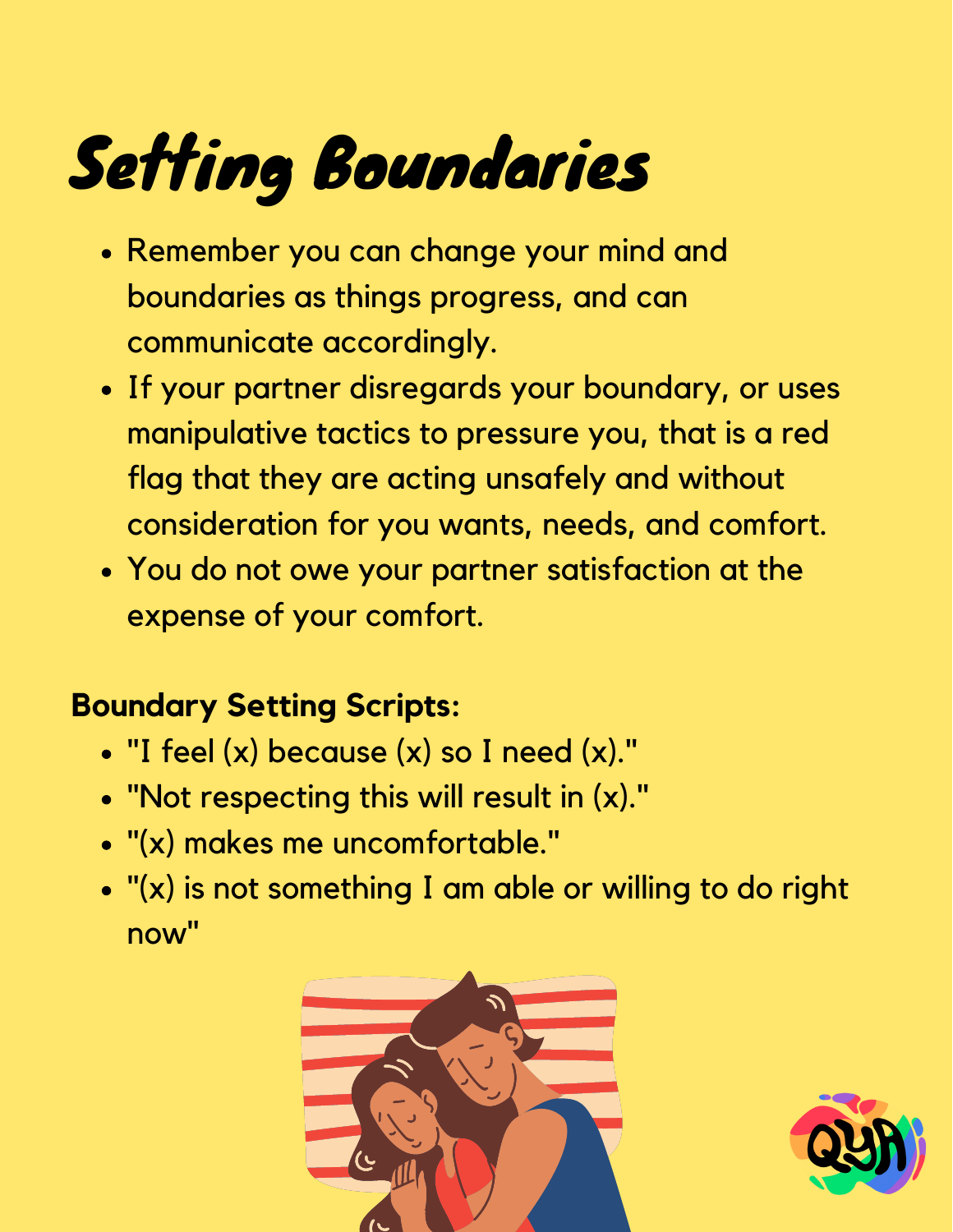# Leaving an Unsafe Relationship

- **Don't go into it alone:** inform friends/family of what is going on, break up in public place to avoid risk of violence, have someone accompany you for the conversation or be close by for support
- **Be direct and respectful:** practice standing your ground and saying what you need to, prepare for attempts to manipulate or gaslight you and how best you can respond (ie calling out the manipulation, reiterating your point, removing yourself from the situation, having someone assist you)
- **Access professional mental healthcare:** if available, therapy can be a helpful space to work through emotions or cognitive patterns that have resulted from being in an unsafe or abusive relationship
- **Refuse contact:** allocate a time period after breakup in which you will not respond to messages/calls or meet with them in order to avoid being gaslit, manipulated to reform the relationship, or otherwise harmed

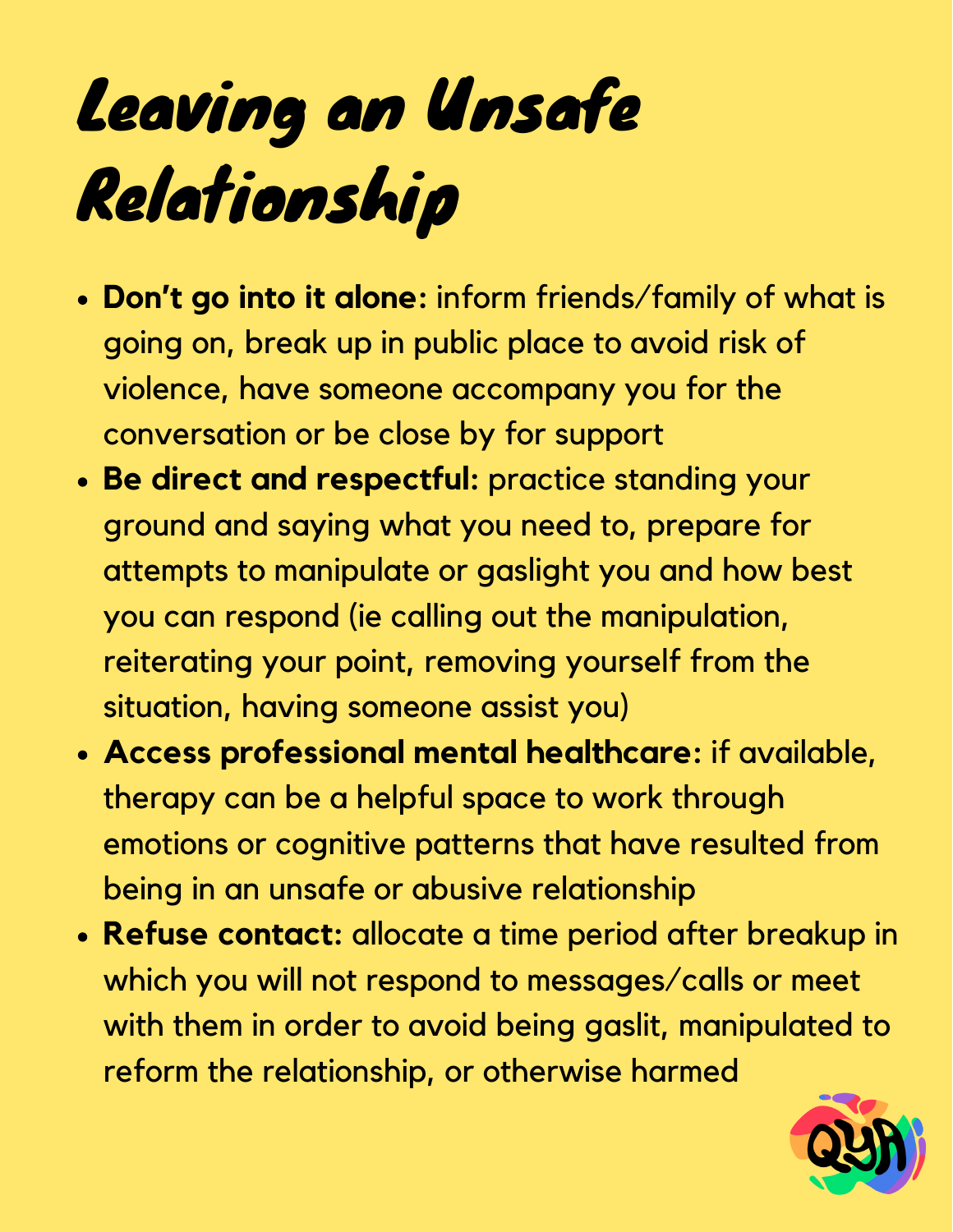### Consent Scripts

"Do you mind if I talk about (x)?"

"Can I vent about (x)?"

"I understand if you can't handle this subject, or aren't available to talk about it right now. Your feelings matter too, and you can stop me at any time if it gets too heavy."

"Can I do (x)?"

"I want to make sure you're comfortable with this, should I/we keep going?"

"It is totally okay if you aren't comfortable with thiswe can do something else if that would feel more comfortable. What do you think?"

"What do you want to do?"

"Do you want to (x)?"

Remember, **asking these questions preemptively**, or before you're actively engaged in a situation of any sort **can build trust and comfort**!

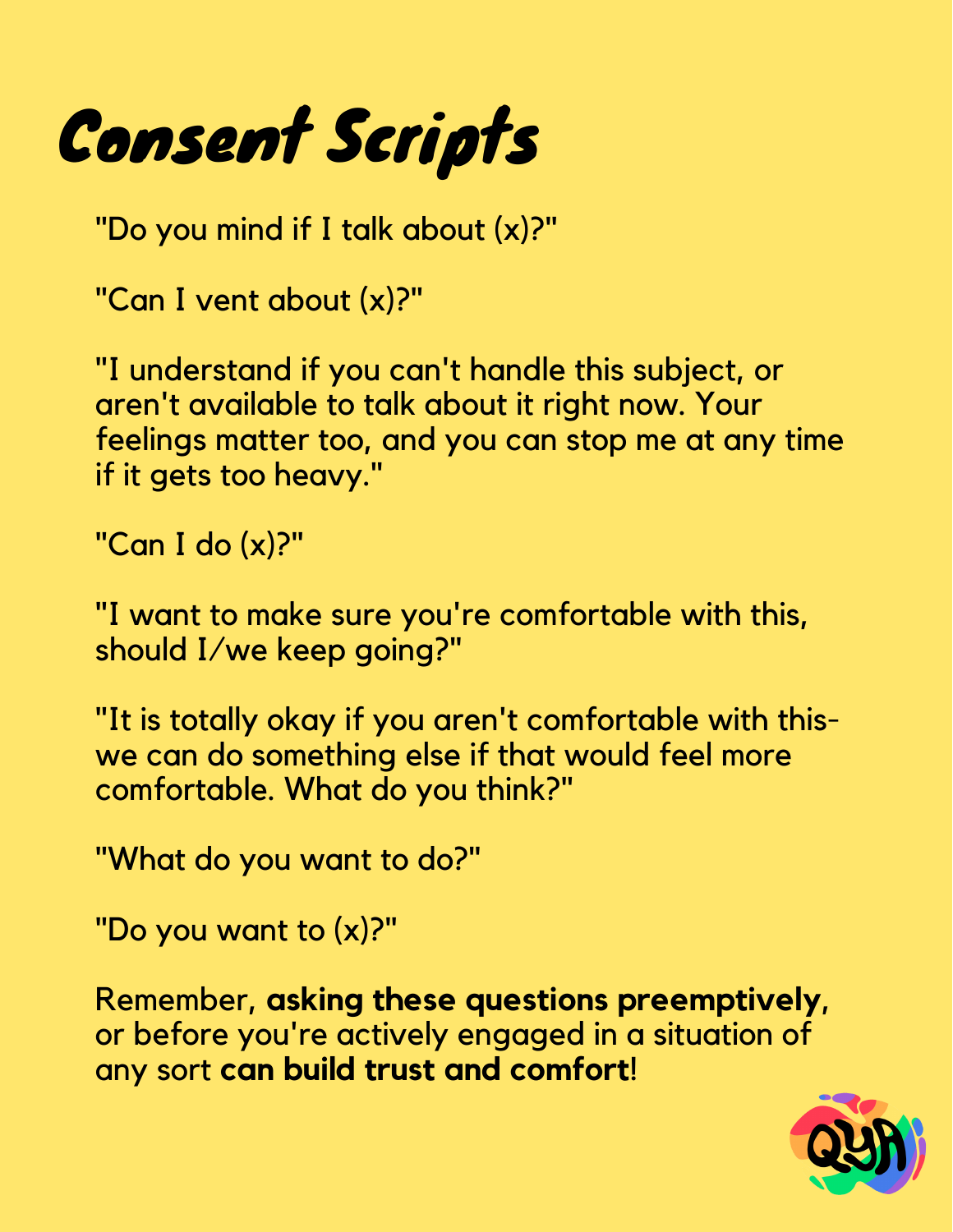# How to Talk About Relational Trauma

It is hard to set an approximate timeframe for when disclosing traumatic history is appropriate. Here are some general suggestions.

- Establish trust with a person.
- Ensure that they are comfortable with the nature and intensity of what you plan to disclose. Consent, here too, is critical.
- Share as much or as little as is comfortable- you aren't obligated to tell partners everything.
- Know that in all likelihood, they are not trained professionals, so set expectations for responses accordingly. It is absolutely okay to tell them what you hope to hear in response.
- Think: "what do I want out of sharing this trauma?"
- Find a safe and private space and time to share.

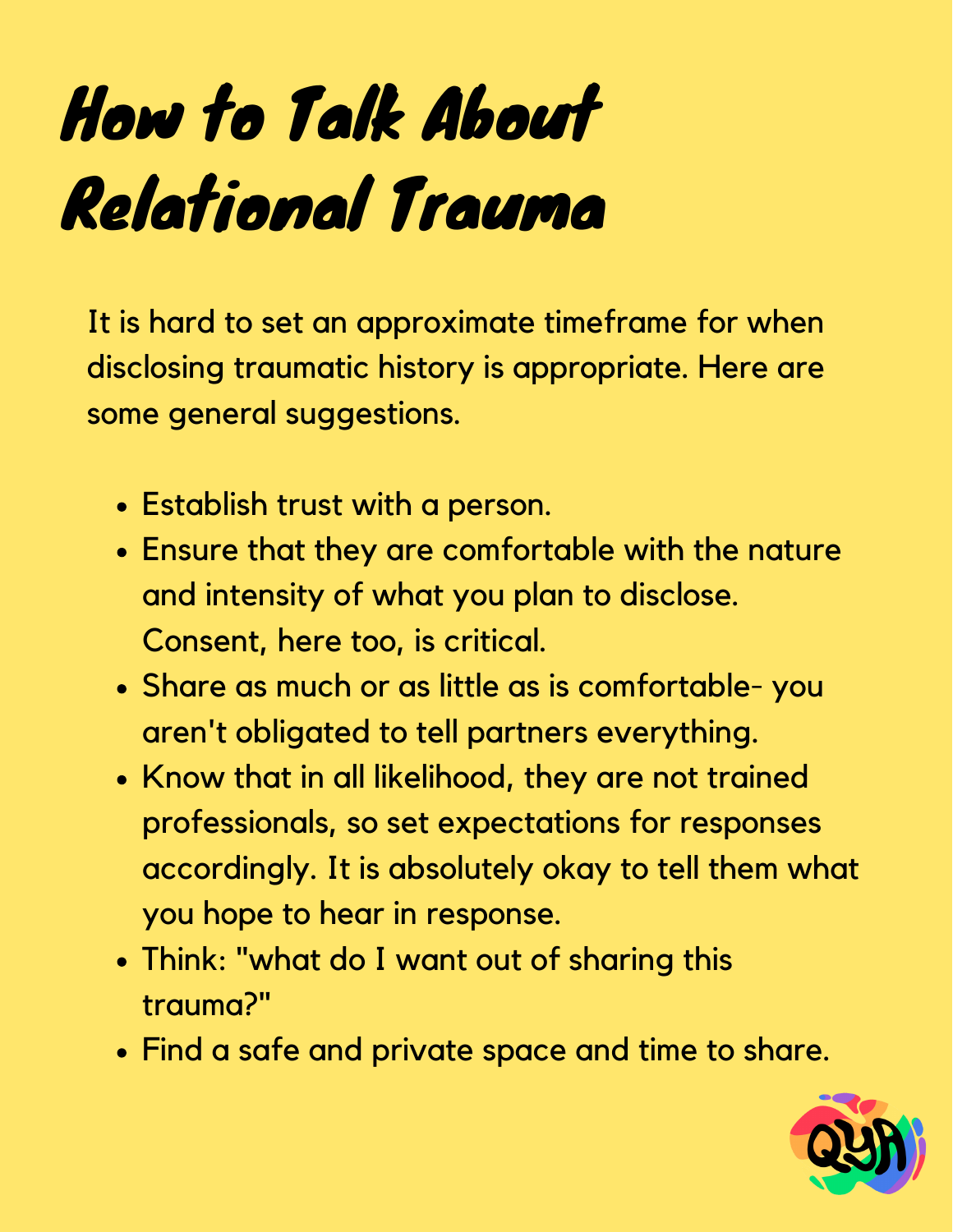# How Trauma Can Impact Relationships

- In order to have a healthy relationship after abuse, ensure that you are in a good space emotionally and will be able to follow your partner's boundaries and uphold your own.
- It can make the trauma-affected person have issues with trust and/or intimacy. For example, it can make them afraid of vulnerability, which can impact how open they seem in a relationship.
- Trauma can affect basically all aspects of a person's life, and a relationship is not exempt from that.
- It can easily lead to certain topics being hard for the person to handle. For example, if a person has trauma about (x), then talking about that specific topic might be hard for them.

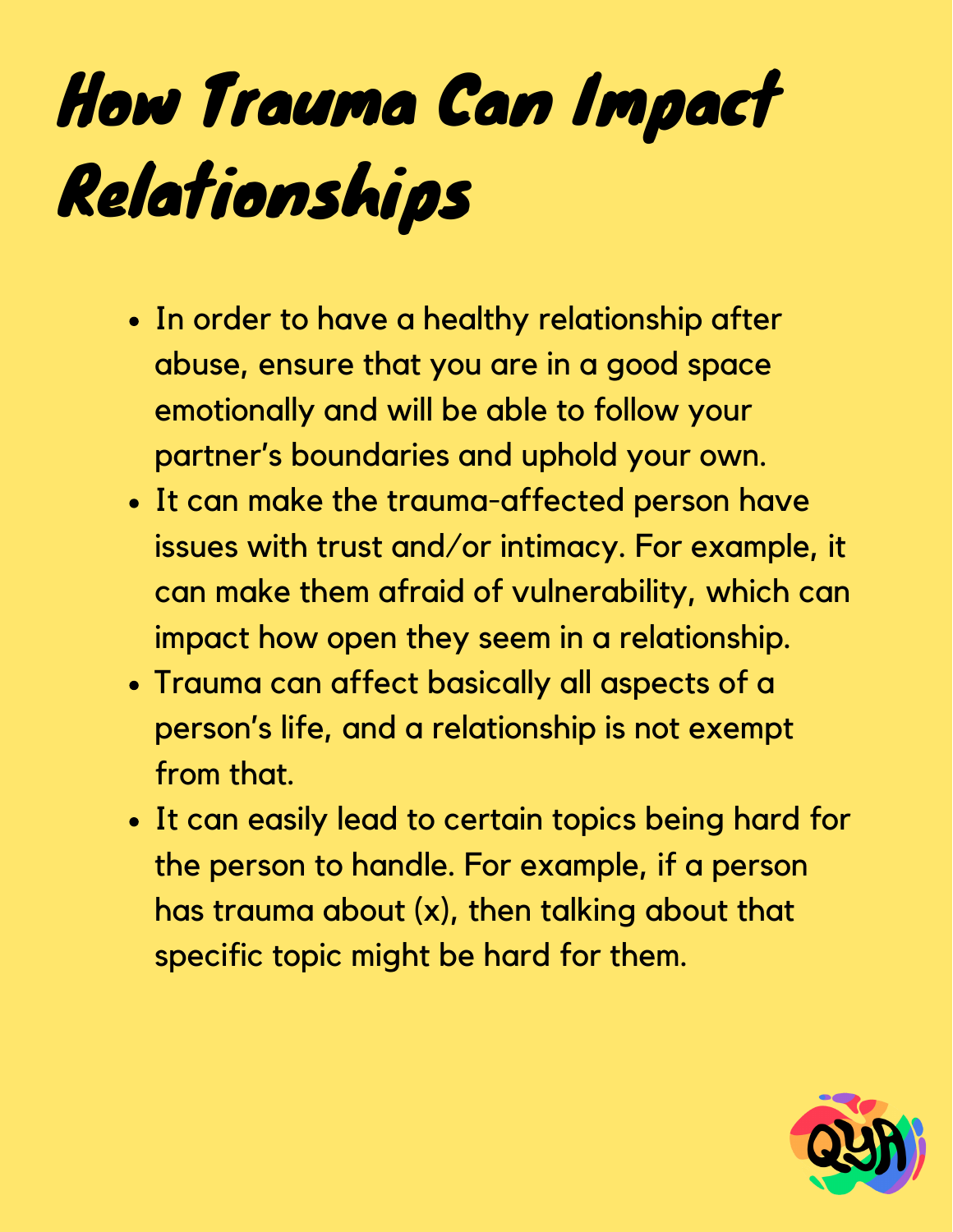# How Trauma Can Impact Relationships

- It can cause a person's attachment styles to change or become unusual in comparison to other people.
- Having trauma does not mean that you will never be in a healthy, happy relationship! **Survivors can be in healthy, happy relationships just as much as anyone else can.**
- The trauma-affected person may need more emotional support or other forms of care compared to other people.



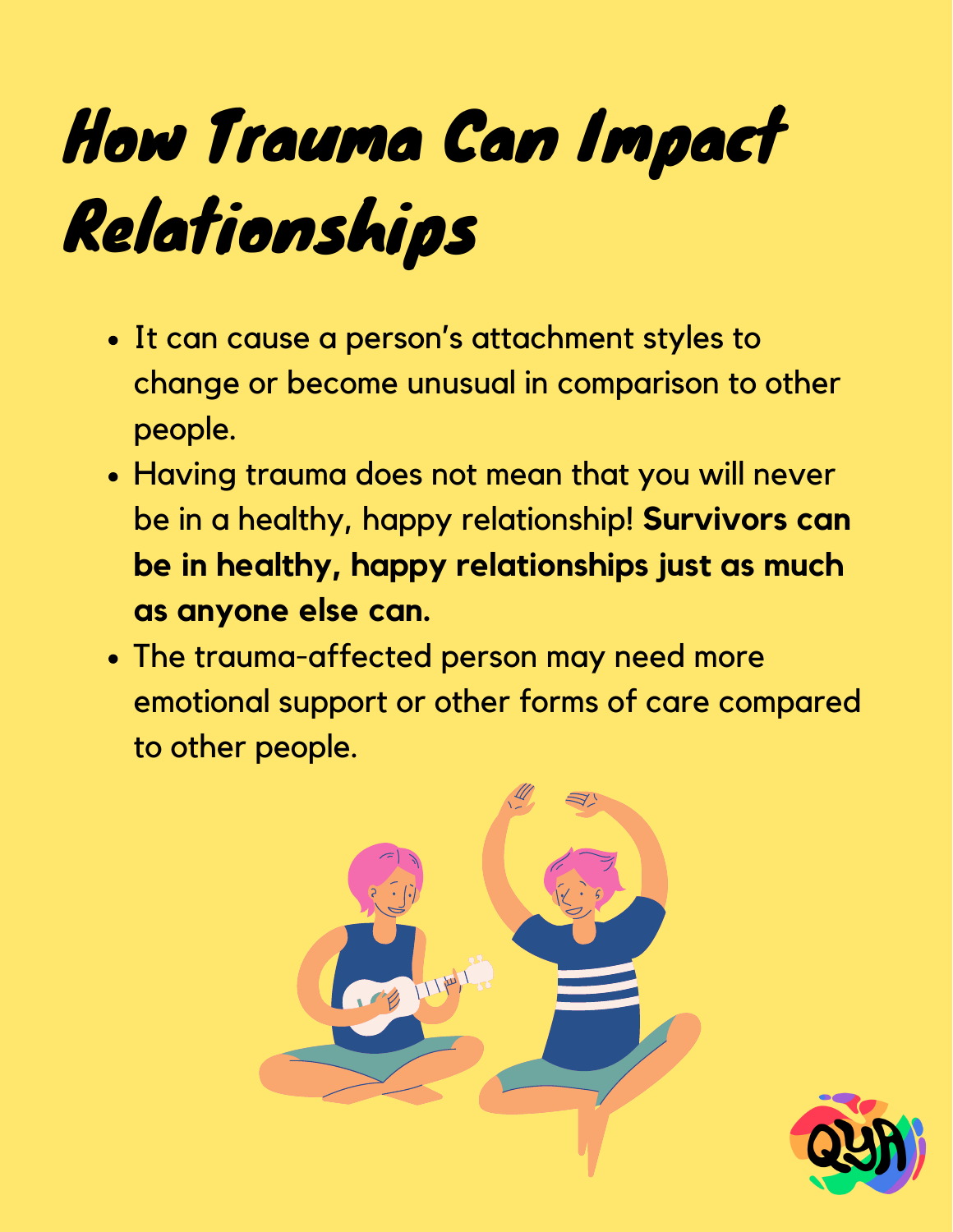

#### National Domestic Violence Hotline (SAFE): **1-800-799- 7233** (SAFE) or **1-800-787-3224** (TTY)

#### National Sexual Assault Hotline (RAINN): **1-800-656-4673** [Text](https://hotline.rainn.org/online?_ga=2.61146410.704385839.1644018825-124532627.1644018825) line

Finding a therapist after sexual assault [\(Psychology](https://www.psychologytoday.com/us/therapists/sexual-abuse) Today)

Finding a therapist after domestic violence [\(Psychology](https://www.psychologytoday.com/us/therapists/domestic-abuse) Today)



Trauma in [relationships](https://coloradorecoveryservices.org/the-impact-of-unresolved-trauma-on-relationships/) Trauma and [intimacy](https://www.goodtherapy.org/blog/when-it-all-falls-apart-traumas-impact-on-intimate-relationships-0211145) Past [trauma](https://www.huffingtonpost.co.uk/entry/when-in-a-new-relationship-should-you-bring-up-past-traumas_uk_5cf1414be4b0e8085e38f976) [Disclosing](https://lifehacker.com/how-to-tell-your-partner-about-past-trauma-1847114389) trauma Setting [boundaries](https://iembracetherapy.com/setting-boundaries/#:~:text=Physical%20boundaries%20encompass%20touch%2C%20your,your%20personal%20space%20or%20home.) Physical [boundaries](https://www.loveisrespect.org/resources/physical-boundaries/) **[Consent](https://www.plannedparenthood.org/learn/relationships/sexual-consent/how-do-i-talk-about-consent#:~:text=It)** 

[Consent](https://www.dartmouth.edu/consent/communication/howdo.html) [Communication](https://www.therapistaid.com/therapy-worksheet/dbt-dear-man) skill **[Green](https://relationship-institute.com/green-flags-good-signs-in-a-dating-partner/) Flags** [Identifying](https://www.healthline.com/health/signs-of-mental-abuse#control-and-shame) emotional abuse [Grooming](https://www.rainn.org/news/grooming-know-warning-signs) Online [grooming](https://www.missingkids.org/theissues/sextortion) Leaving unsafe [relationships](https://parenting.uwhealth.org/2017/10/safely-get-unsafe-relationship/)